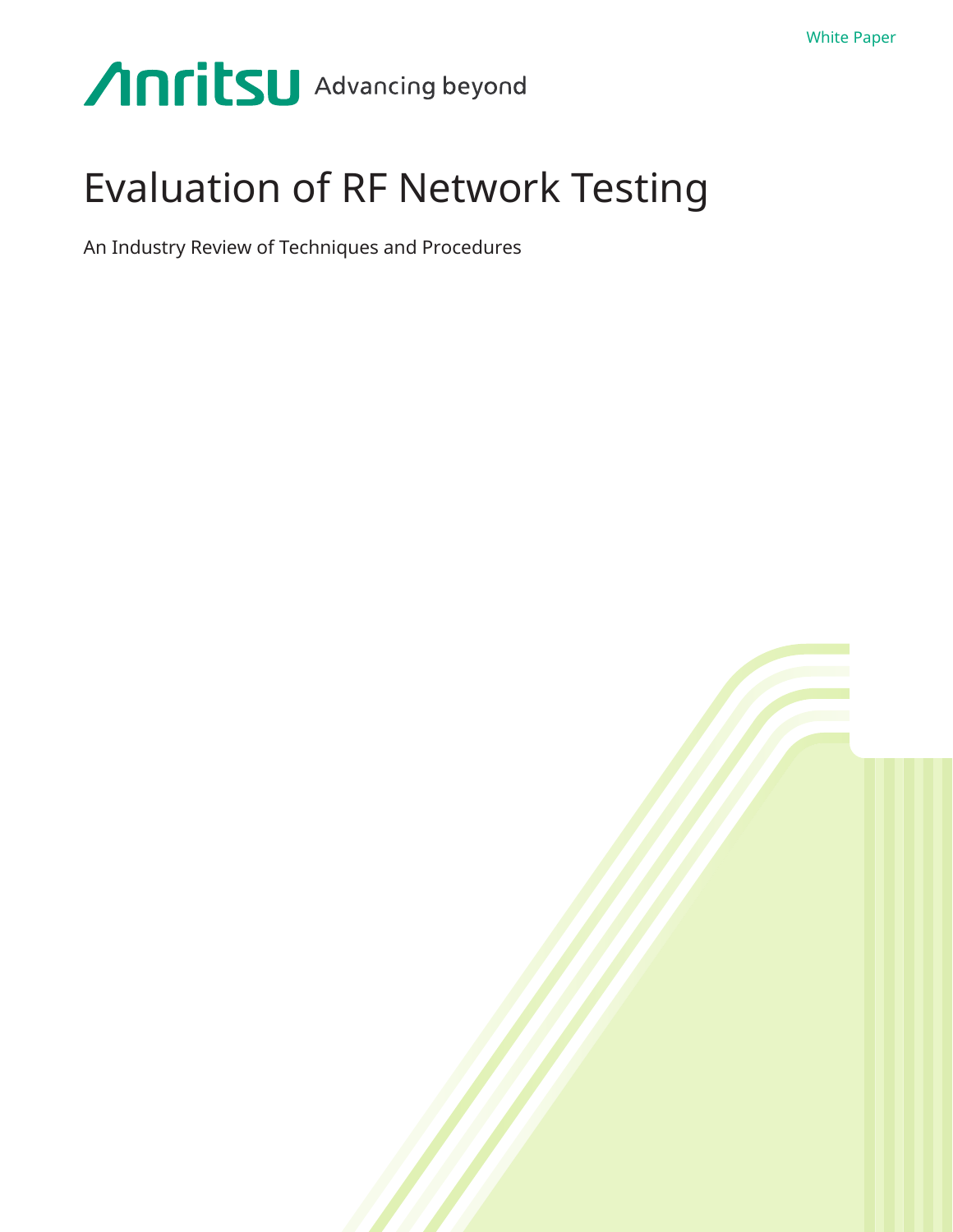Transmission line and antenna testing has become a common test of RF network integrity. This testing methodology is the result of test equipment evolutions and the need to fully understand the integrity of RF networks after installation. While common today, in the past this component was ignored because the equipment necessary to perform the tests was either laboratory-grade or non-existent in the field. While the capabilities of testing the integrity of transmission line, connectors, and antennas is readily available in the field, the results and conclusions of this testing are not consistent. Cable and antenna manufacturers are often blamed for failed tests, even though the hardware is proven to be fully compliant and functional as designed. In an effort to improve these valuable tests and establish consistency in our results and conclusions from the test, experts from the industry decided to work together to establish some basic guidelines for the tests and Methods of Procedure (MOP). This consensus work was performed in a controlled environment with the major leaders of the industry present. The recommendations and techniques presented were developed to improve the integrity of the results and represent effective conclusions that can be reached, regardless of the cable, connector, test equipment, or antenna evaluated. The purpose of this paper is to develop and achieve consistent results.

#### **I. Introduction**

A workshop was held that brought together industry leaders and manufacturers to discuss and develop a unified understanding of line sweeping methodologies. This group of attendees was made up of antenna manufacturers, cable manufacturers, filter and RF manufacturers, field engineers, system technologists, test equipment manufacturers, and business managers. A complete list of the collaborating manufacturers involved is included in the Appendix.

Standardized testing has been a part of RF communications since the first conversation was transmitted. To ensure reliable communication, the health of the components involved was required to be tested and verified. Until recently this applied to the communication hardware but not the RF network. The RF network refers to the hardware between the transmitter/receiver and the antenna. The RF network transports the modulated RF energy to the antenna or from the antenna to the receiver. This network allows the antenna to effectively radiate or receive energy. The RF network has, for the most part, been taken for granted and is expected to be a drop-in component. Very little testing and evaluation was performed in the past, however, the expectation of a stable, predictable, and dependable component was not warranted. Components, while reliably designed and manufactured, were damaged when installed, shipped, or improperly installed. The simple testing performed on-site was inadequate to properly evaluate the effectiveness of the hardware. Recently, with the evolution of new test equipment, the ability to test the RF network components and antennas to a degree that resembles the manufacturer's testing has led to new procedures and expectations. Field personnel now expect to be able to reproduce the same data that the manufacturers declare on the components. While this expectation is achievable, discipline is required.

Return Loss vs. Frequency is the primary means of testing RF networks because the effectiveness of an RF network depends so greatly on impedance matching. Physics dictates that maximum power is transferred from the point of origin to the destination when the origin, transmission network, and the destination impedances are perfectly matched. Return Loss (RL) and/or Voltage Standing Wave Ratio (VSWR) are the measure of the deviation from a theoretically ideal impedance match. The higher the absolute value of the RL, the better the match, resulting in better power transfer. Impedance irregularities anywhere in the RF network will result in power being reflected back to the source. This reflected power reduces the amount of power transferred from a source to a load. In order to maximize the radiated power from a system, the RL of all of the components must be established and verified. The impedance could vary at certain points due to manufacturing variances or because of faults at certain points in the network. Regardless of how or why these occur, the overall result is a reduction in transferred power. Transmission line testing is critical in determining if there are irregularities and to locate where these occur. Testing is also important in establishing a benchmark for future measurements to find changes or deterioration of components. More important than performing these tests is to ensure testing is done consistently and competently. Without standardized testing procedures, the opportunity for inconsistencies exists.

#### **II. Test Equipment**

The goal as RF system engineers is to provide site designs that will perform as the customer requires. Test equipment allows the components of the system to be optimized and verified to specific standards used in the design. When the performance of a system equals the designed performance, energy transfer from the source to the load will meet or exceed design criteria and maximum coverage will result. Without the ability to test the installed equipment, the system coverage is a leap of faith. This is how systems were designed and installed in the 20th century but not in the 21st century. Best practices say we should validate the operation against the design goals empirically.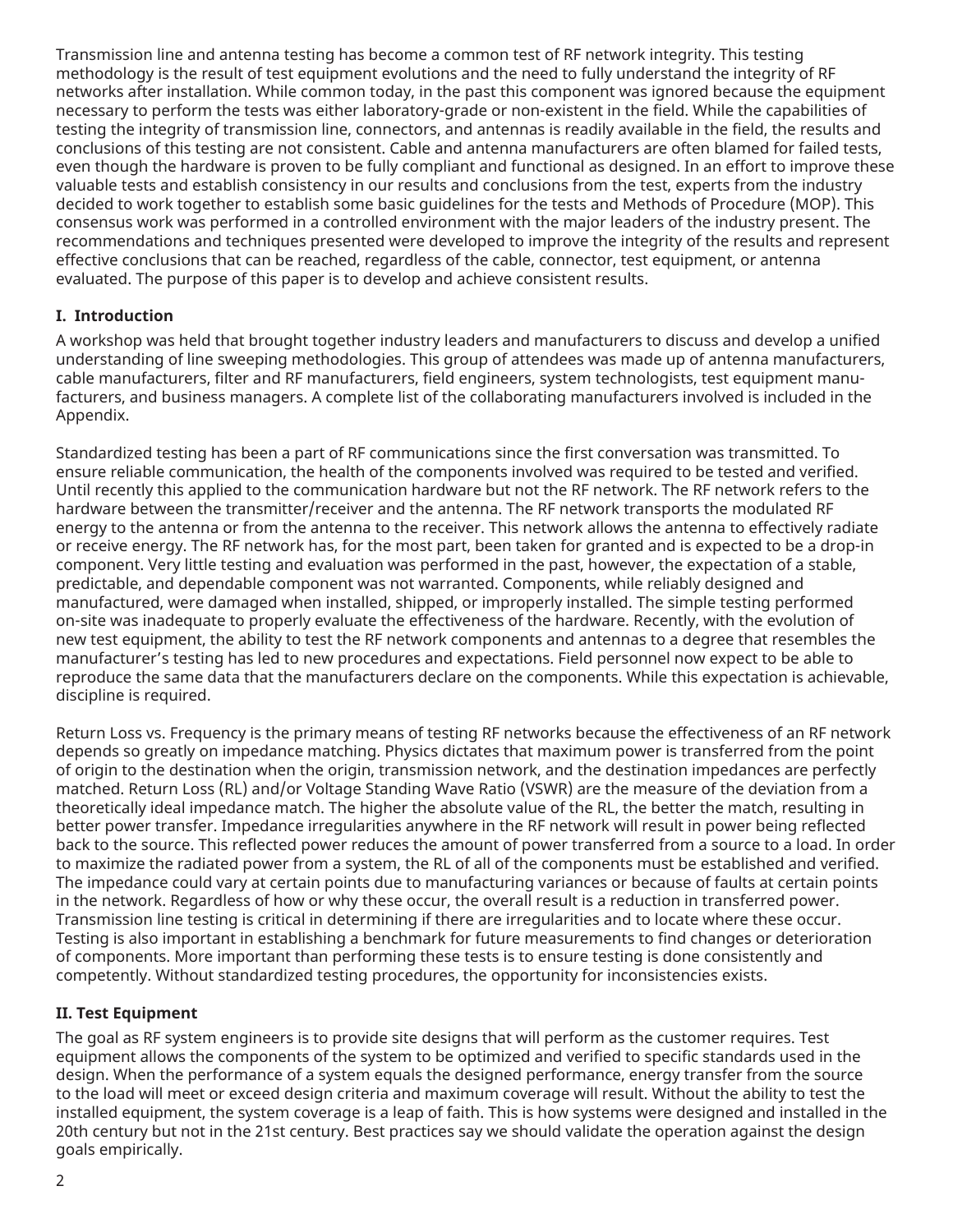#### A. Test Equipment Available

RF network test equipment migrated from the laboratory into the field beginning in the late 80s and early 90s as integrated circuits capable of performing the required analysis and computation became available. Test equipment that could only be maintained and used by laboratory engineers was now available to technicians and RF installation field personnel. While this precision test equipment became available because the test equipment manufacturers made it less complicated to use, significantly smaller, and more rugged, without the accuracy and detailed testing possible. Tests now can be performed in the field that were not even available in large, high-priced, laboratory-grade equipment ten years ago.

#### *1) Wattmeter*

The wattmeter has been used for years to evaluate the quality of the RF network using transmit power. While providing a very crude VSWR measurement, the wattmeter did not allow testing of the receive network or assist in understanding where problems occurred in the network.

The wattmeter simply measures the power in the forward and reverse directions. Comparing these two measurements allows the calculation of VSWR, which can be converted mathematically to Return Loss. While the VSWR measured may be accurate for the position of the wattmeter in the system, it does not allow for an understanding of where a mismatch is located or how bad it may be. If the mismatch occurs far down the transmission line, the full effect of the mismatch may be masked by the loss of the transmission line in between. A mismatch occurring in the antenna cannot be distinguished from cable/connector problems. The use of a wattmeter to determine RF network quality is about as effective as trying to read a book in the dark.

#### *2) Time Domain Reflectometer (TDR)*

The original piece of equipment in this family was the Time Domain Reflectometer (TDR), a device that inserted a DC pulse into a system. The pulse traveled from the insertion point to the antenna and was reflected back by any irregularities, shorts, or opens within the system. The speed of the pulse is known as the speed of electromagnetic radiation — the speed of light. Because of the "velocity factor" of the cable, the pulse is slowed by a known amount, which is included in the calculations. Using the return time and the level of the returning signal, the device calculates the distance to any faults in the system.

All of the RF specifications for a system are based on the frequency of operation. A TDR sends a DC pulse through the system that does not take the frequency-specific characteristics into account. A TDR's pulsed DC stimulus reflects little energy at RF faults or impedance mismatches. Furthermore, almost 100% of the TDR's source energy is reflected by the antenna or any other in-line, frequency-selective device (e.g., frequency combiners, filters, or quarter-wave lightning arrestors). Due to the square wave nature of the DC pulse, the TDR's spectral content is splattered across a wide frequency range, but the amplitude is not consistent with frequency and the spectral magnitude and the output pulses tend to roll off rapidly at high frequencies. Typically, less than 2% of a TDR's pulsed energy is distributed in the RF frequency ranges. For these reasons - and others - the use of the TDR is deemed marginal for evaluating RF networks.

#### *3) Frequency Domain Reflectometer (FDR)*

An FDR generates an RF sweep that includes only the frequency range selected by the operator, allowing frequency-selective characteristics to be displayed clearly. Measurements include RL or VSWR vs. frequency RL (or VSWR) vs. distance. FDR developed as embedded processors became available to handle the higher data rate and complex mathematics needed to perform this type of test. The FDR injects RF energy of constant amplitude across the frequency band of interest and analyzes the returned signal to look at each part of the RF system across the band. The FDR does work similarly to the TDR in that they both inject energy into a system and compare it to the energy returned, however the FDR uses a constant amplitude sweep of frequencies. The FDR is able to detect the reactance of components instead of DC resistance or the presence of a short or open. By doing this, it is capable of quickly giving the operator a "snapshot" of how the entire system reacts to the RF bands of interest. By applying mathematics to convert frequency domain into the time domain, fault location is possible.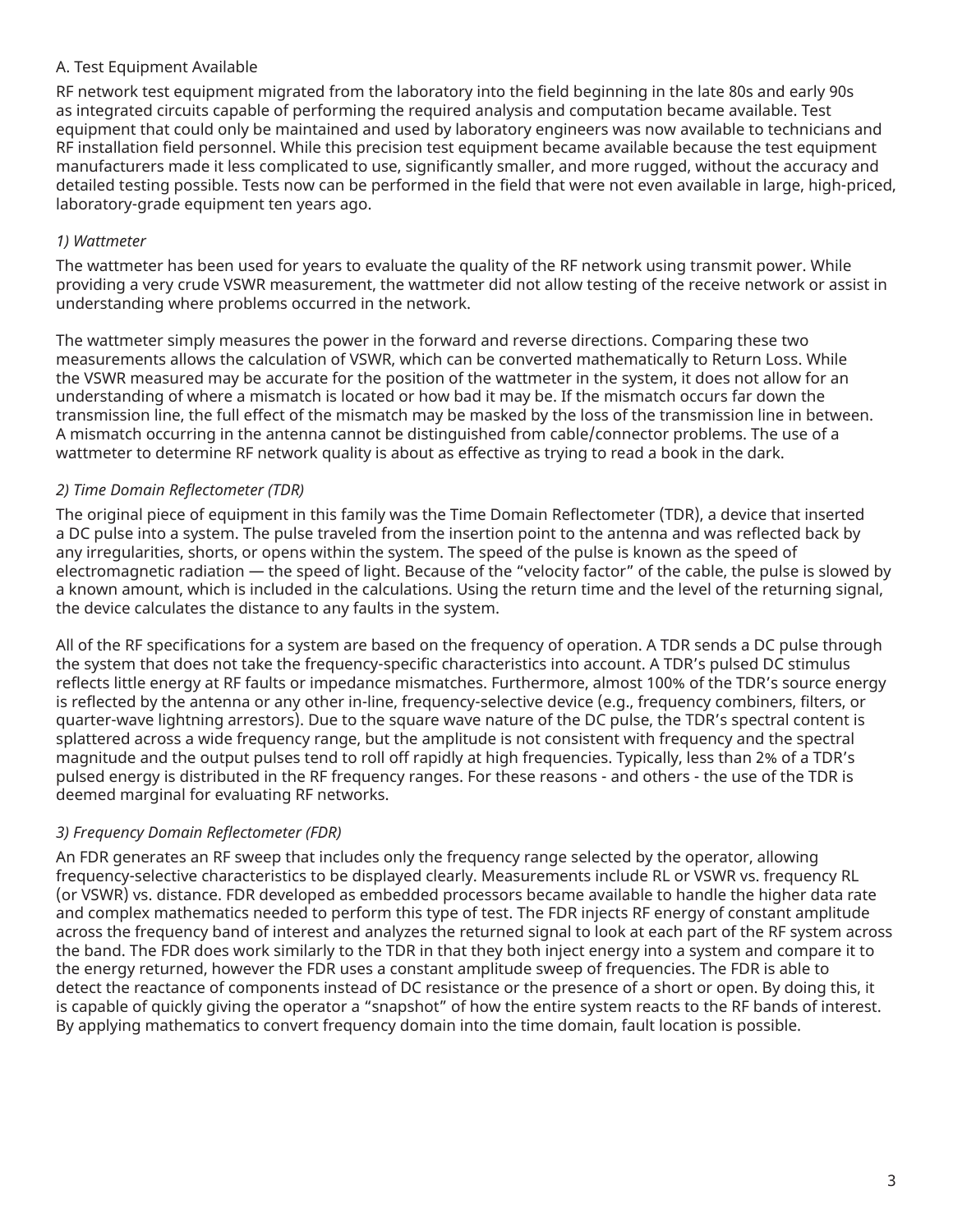The Anritsu Site Master®, Agilent FieldFox®, and Bird Site Analyzer® are just a few examples of FDR devices available. All of these products display insertion or cable loss relative to frequency, VSWR relative to frequency, RL relative to frequency, and Distance-to-Fault measure in RL or VSWR relative to distance. Each of these measurements is helpful in evaluation and maintaining a system. FDR capabilities are being integrated into multipurpose testing equipment.

All test equipment, including frequency domain reflectometers, have accuracy specifications published by their respective manufacturers that should be understood and considered by the end user of the equipment, and included in determining the condition of feed line and other components in transmit or receive systems.

## **III. Absolute vs. Relative Testing**

Testing of an RF network can be performed in two configurations – absolute and relative testing. The degree and accuracy of the information obtained is the primary difference between them. Absolute testing is performed with a 50 ohm precision load as the termination of the product or system being tested. Relative testing uses a non-precision load, such as the antenna, to terminate the system.

## *1) Absolute Testing*

Absolute testing relates to using laboratory precision terminations and controlled testing techniques. Absolute testing is precision testing within a controlled testing environment that emulates the tests performed by the manufacturer and can be used to validate manufacturer specifications.

The RF network is tested in a closed manner that factors out external uncertainties. Absolute testing is never conducted with the final antenna attached. Depending on which measurement is being made, a known good and calibrated open, short or load termination must be inserted at the end of the network under test. A calibration standard (sometimes called a "CalKit") has three different terminations: a calibrated OPEN, a calibrated SHORT, and a calibrated 50 ohm LOAD. A calibrated load is different from other 50 ohm loads used for line termination because it is an extremely pure load that has not only been made from a precision resistor, but also designed to have known consistent frequency, amplitude, and phase characteristics. Likewise, the calibrated open and short are designed to respond to RF energy in a specific and repeatable way. The quality of your measurements is only as good as the quality of your calibration standard! Before any absolute testing can be performed, the calibration standard must be verified. A calibration standard that has been stored in a tool box, or never calibrated, could be damaged and should not be used for absolute testing. The calibration standard must be treated with the same respect and care any piece of precision test equipment deserves. Understanding the accuracy and repeatability of the calibration standards RF response is crucial in absolute testing. It is critical that the calibration standard be returned along with the test equipment during the regular calibration cycle. This allows the calibration lab to validate and verify each of the calibration standards. To further ensure an accurate calibration standard is used, it is recommended that a cross-verification be performed regularly. Cross-verification refers to using a second network analyzer or FDR to verify the calibration standard in question. Remember, the calibration standard is a piece of test equipment itself and should be treated as such.

Since absolute testing is based on known matching characteristics, the results can be used to compare with a manufacturer's specifications. Performing absolute testing on an existing system requires taking the system off the air and inserting the appropriate termination at the top of the tower. Because of this expense and associated difficulty, absolute testing is normally reserved for initial commissioning or critical troubleshooting.

Feed line manufacturers publish product specifications in various formats that must be properly applied. Some present impedance characteristics such as "50 ohms +/-1 ohm". Others may supply VSWR instead of RL, or impedance may be given in the frequency domain only rather than as a Distance-to-Fault (DTF) specification. Regardless of format, the specification provided by the manufacturer is what should be applied in determining feed line health.

#### *2) Relative Testing*

Relative testing relates to performing tests outside of a controlled environment and without controlled test terminations. This type of testing occurs when an installed system is tested without the benefit of calibration standards. In a relative testing environment the matching network or "load" of the RF system is the antenna itself. Antennas have significantly varying impedances and matching characteristics depending on the frequency, design, quality, antenna type and installation. They can also be affected by movement, proximity to other objects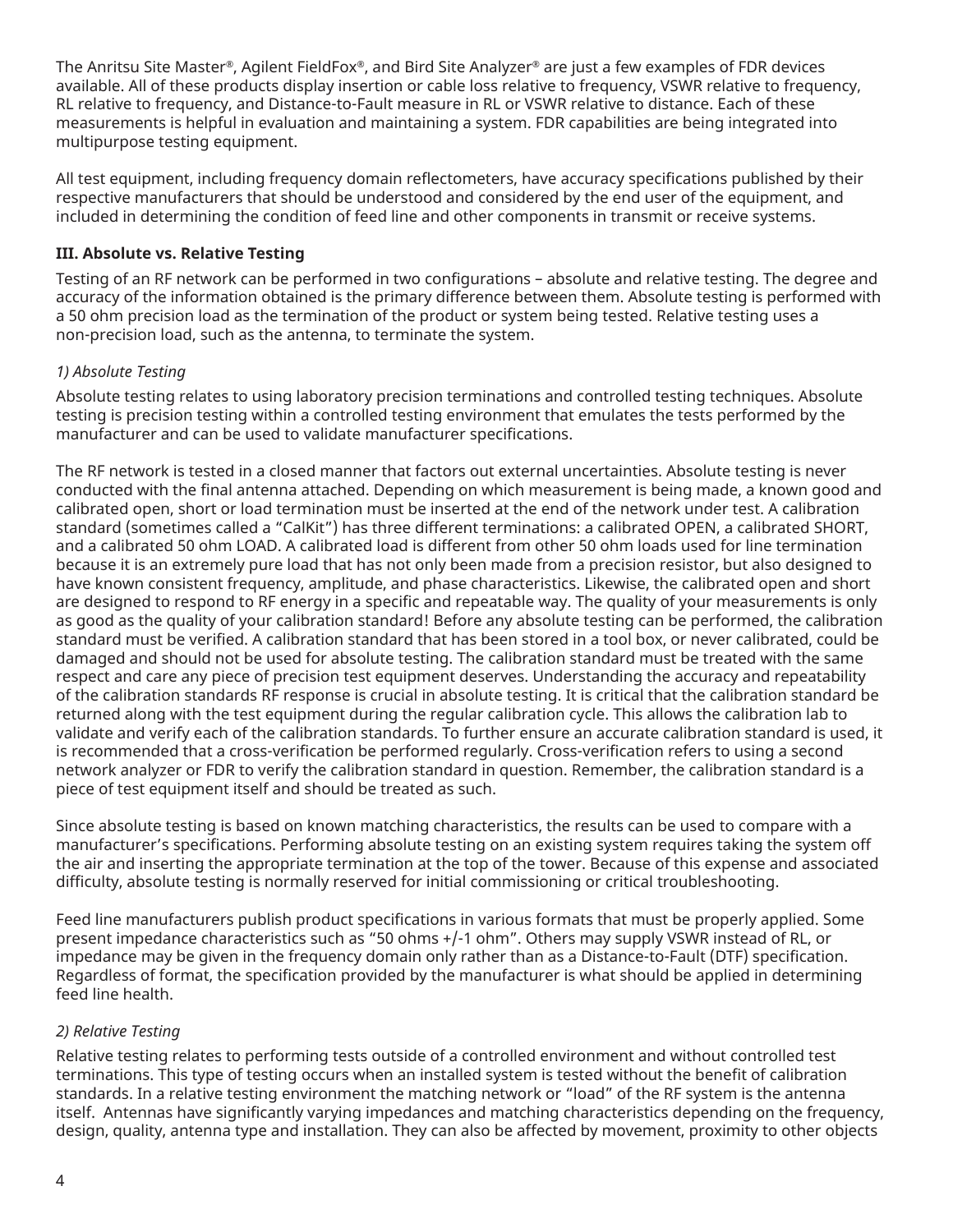including people, and RF signals from other systems. Because of the uncertainty of the antenna as a precision load, the results cannot be referenced back to manufacturer specifications other than performance specifications of the antenna itself. However, this type of testing is beneficial when compared against a benchmark portfolio of tests and sweeps that were performed during the initial installation. As the name implies, relative testing must be compared with something. Absolute testing is compared with the manufacturer's testing and specifications, but relative testing must be compared with the initial installation test results. When initial test results and sweeps are available, a comparison with the current sweeps will show changes that may affect operation. Since the cable matching in the same network is used in the initial benchmark tests, the comparison establishes a benchmark to which later tests can be reliably compared with. As long as the comparison is equal, or close, it can be assumed that the RF network has not changed significantly.

#### **IV. Standardized Tests**

Proper evaluation of an RF network involves performing a set of standardized tests consistently. If performed in the same manner, the results will be consistent and reflect real world performance. If not performed properly they will be of no use to anyone trying to evaluate the system.

#### *1) Return Loss (RL)*

The RL and VSWR measurements are key measurements for anyone making cable and antenna measurements in the field. These measurements show the user the impedance match of the system and if it conforms to system engineering specifications. If problems show up during this test, there is a very good likelihood that the system has problems that will affect the end user. A poorly matched antenna will reflect costly RF energy that will not be available for use at the load. This extra energy returned to the source will affect the efficiency of the transferred power and the corresponding coverage area.

An absolute RL (or VSWR) test is taken with a known calibrated load at the end of the RF network to ensure a perfect match. This allows the network to be the limiting factor in most reflections. With the calibrated load in place of the antenna, most reflections that occur will be the result of impedance mismatches in the network itself. This test allows the network to be compared to manufacturer specifications that were taken in like manner. The return loss measurement should also be taken with the final antenna connected and installed in the final location, as this shows the delivered return loss of the system and takes installation distortions into consideration. This relative test will uncover irregularities not caused by the hardware, such as mounting too close to other metal objects.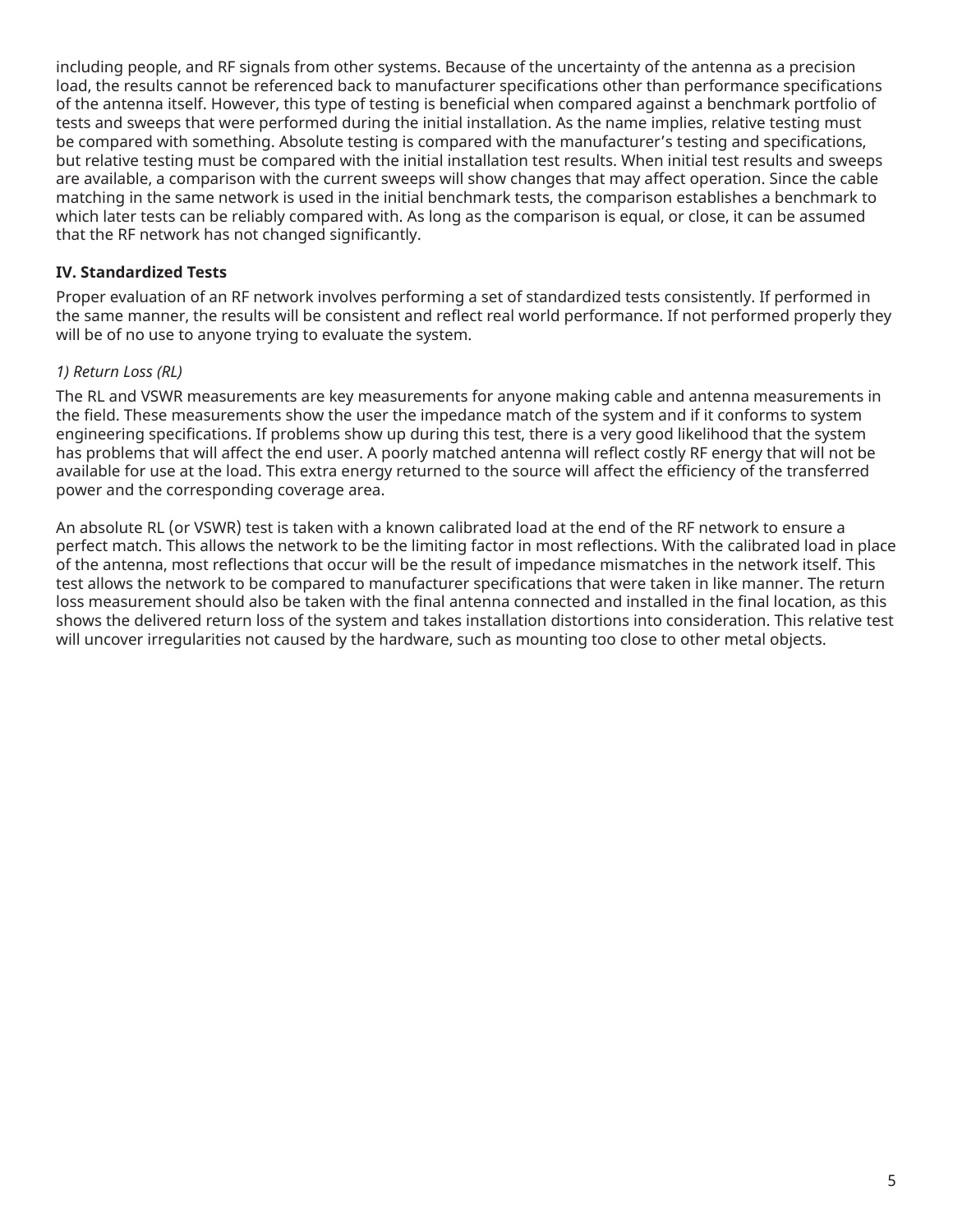Figure 1 shows a typical RL sweep. This sweep over frequency can be used to validate manufacturer specifications only when a calibrated termination is used.



*Figure 1. Typical Return Loss Sweep*

## *2) Insertion Loss (IL)*

As the RF signal travels through the RF network, some of the energy will be dissipated in the cable and the components. A cable loss measurement is usually made during the installation phase to ensure that the cable loss is within manufacturer's specification. A cable loss measurement is not isolated to the transmission line but all components in the network. When performing cable loss measurements, be aware of components that may have frequency characteristics which could affect the results.

There are two types of cable loss measurement. Two-Port Insertion Loss (2PIL) uses a test instrument in which the test signal is generated on one RF port and received by a second RF port on the same instrument. This method directly measures the loss of a system with high accuracy, however it is not always possible to connect physically to both ends of a cable so a second method is needed. One-Port Cable Loss (1PCL, or just CL) uses a measurement method in which the RF energy is generated and received by a single port. In effect, 1PCL is insertion loss divided by two, and as such it must be understood that it suffers from the same uncertainties as RL. 1PCL is only an absolute test when done with a calibrated open or short connected to the end of the RF network, because only a calibrated open or short provides a consistent and total reflection to the test signal. The test instrument compares the generated signal against the reflected signal and divides the difference by two. The 1PCL data is normally the average of the maximum/minimum value. The 1PCL measurement can only be accurate if the reflection is total; i.e. a calibrated short or open must be used. Relative CL tests cannot be performed as the energy used to measure system loss will be radiated by the antenna and not reflected. Figure 2 shows a typical CL sweep taken with a calibrated open or short at the end of the cable. The results of this sweep can be compared with the insertion loss of the cable, connectors, and any other devices present to the manufactured standard.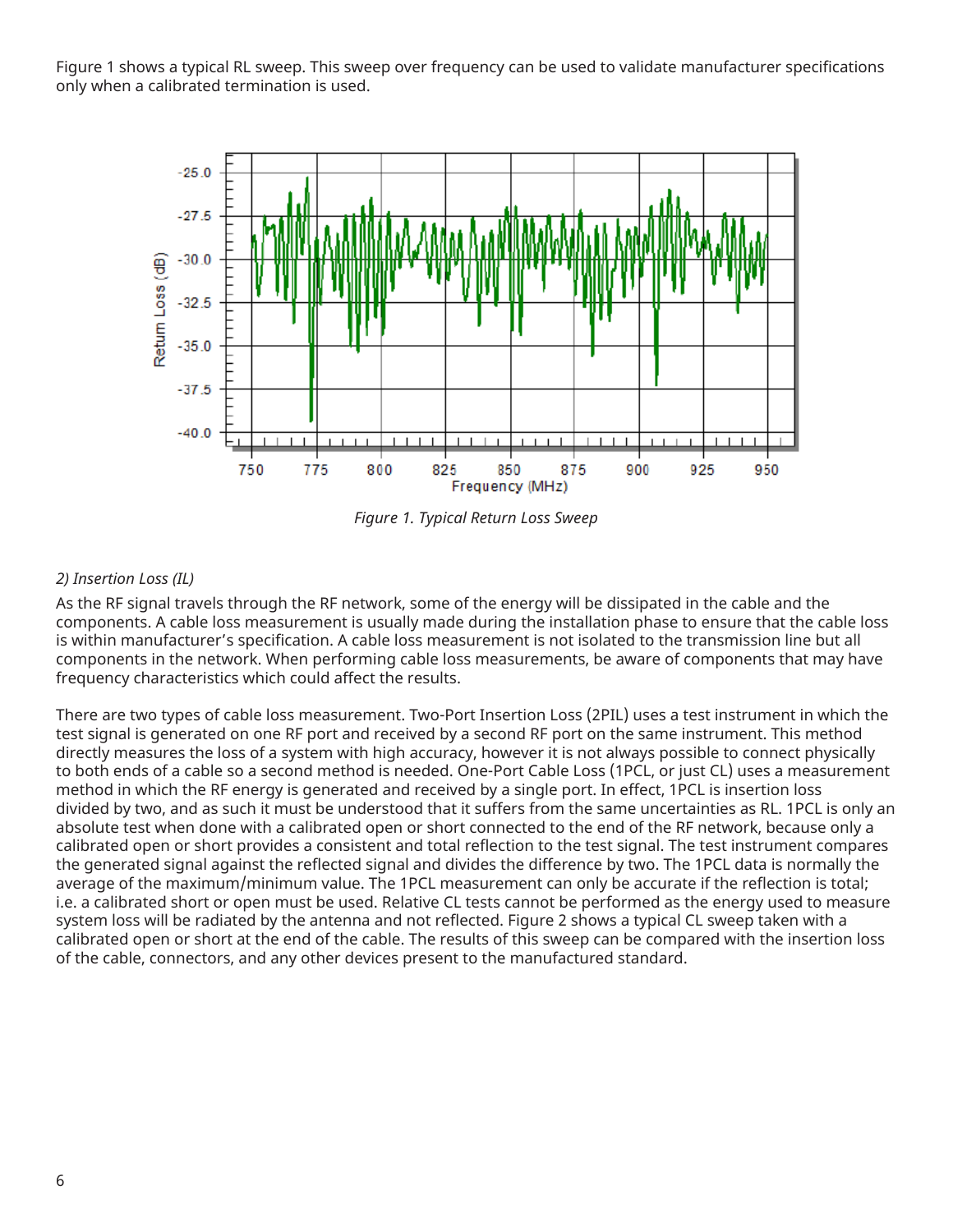

*Figure 2. Typical Return Loss Sweep*

## *3) Distance-to-Fault (DTF)*

The most controversial test is the DTF. The DTF maps the RL (or VSWR) over the length of the complete network; this is referred to as DTF-RL. While the DTF sweep is a great troubleshooting tool, it is also a great quality analysis tool. There are times when the CL and RL sweeps meet the manufacturer specifications, yet irregularities along the cable cause failure in DTF expectations. Two very specific situations will be shown in the Case Studies that show the DTF can fail and real problems exist, even when the RL and CL sweeps pass. The DTF sweeps can only be performed reliably and effectively in the absolute testing mode. DTF is not reliable in the relative mode for determining failure, unless another previous relative sweep is available for comparison. Figure 3 shows a typical DTF-RL sweep.

The most questionable item is the DTF-RL threshold to be used for pass/fail. Cable manufacturers are just now beginning to perform DTF on their products and have not published specifications for DTF-RL. While there is not a true standard for the acceptable level of DTF-RL, it is a reasonable expectation that it should be between -40 dB and -50 dB when sweeping primary feed lines. A DTF Return Loss of -50 dB will have fewer imperfections and irregularities than a network measuring -40 dB. Risk and system requirements are the two determining components in selecting a tolerance threshold. A mission-critical public safety system may require a DTF-RL better than -45 dB where a commercial cellular system may require only -40 dB. The expectation must be identified before testing begins.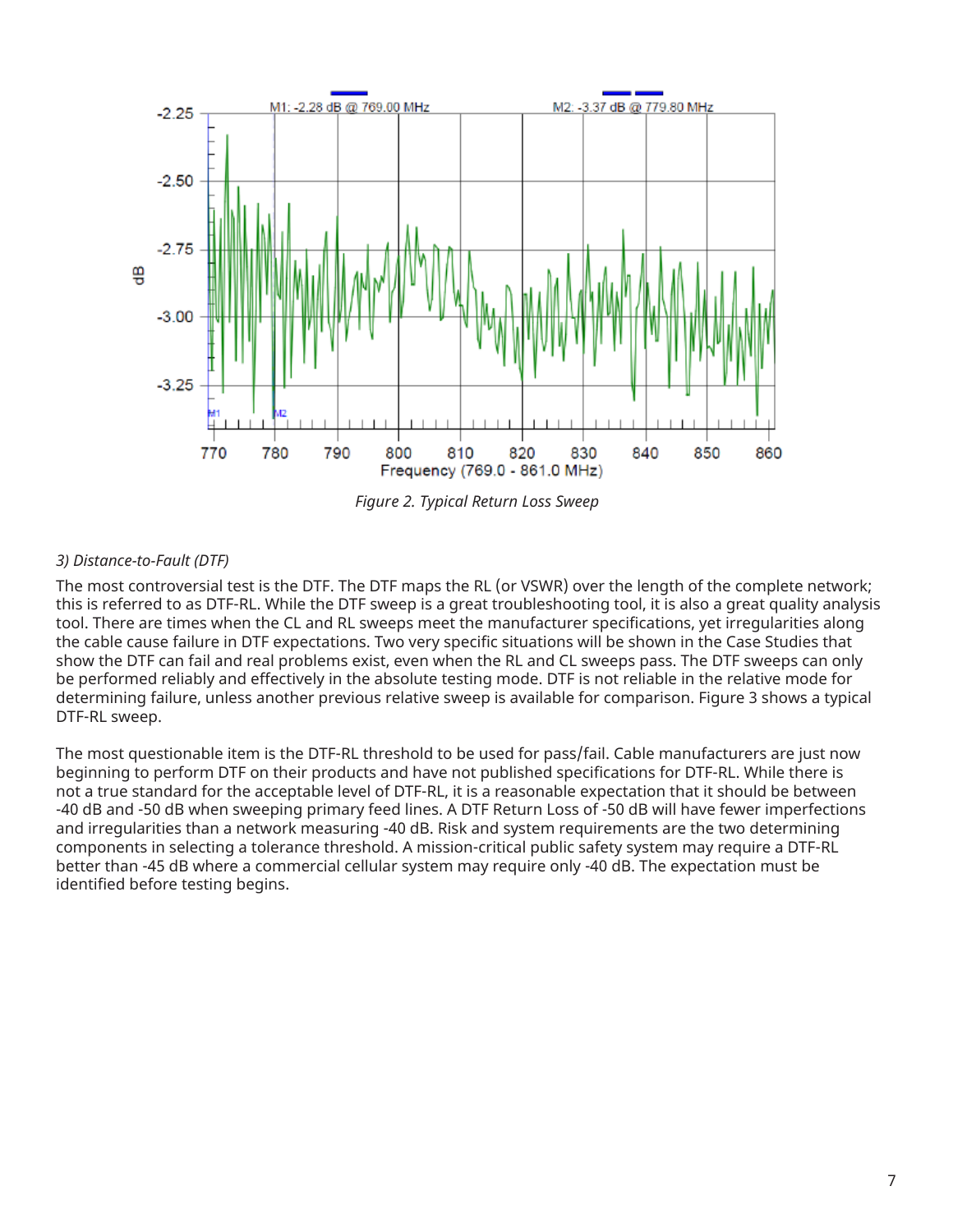Failure of DTF-RL is associated with impedance changes along the cable or at the transition of a connector. These changes can be caused by cable bends that kink, improperly installed connectors, stretched cable, dents which change the dielectric spacing, or water intrusion. Because one or two irregularities can have minimal effect on the overall RL characteristics of the cable, the absolute RL sweep may not be affected. Nevertheless, if dents, kinks, or other impairments exist the cable could be considered bad. DTF not only helps identify where irregularities occur on the cable but also their severity.



*Figure 3. Typical Distance-to-Fault Loss Sweep*

#### **V. Method of Procedure**

A Method of Procedure (MOP) is needed to ensure a standardized approach to testing. The MOP is a written document of procedures and testing methods that outlines exactly what and how the data is collected. The MOP is similar to the checklist used by airline pilots to ensure everything is done completely in a specific order. When an engineer or technician is performing a deployment verification, hardware validation, or relative testing of an existing system, an understanding of what and how the tests were performed is critical in obtaining acceptance of the results by reviewers that were not on site. The MOP establishes a consistent foundation for the testing methodology and removes uncertainties that could cause invalidation of the data.

Antenna system commissioning is necessary to verify the integrity and performance of an antenna system and involves both physical inspection and electrical testing. Physical inspection of the antenna system should include an installation audit that includes an audit of the cable while still on the reel, transmission line ground kits, transmission line mounting hangers, and lightning suppressors. A physical audit is important to ensure any damage that may have occurred during transit is found before an expensive installation occurs. The electrical testing includes a series of tests using a Frequency Domain Reflectometer (FDR).

The MOP is not intended to replace proper training in the field of antenna system concepts, nor is it intended to replace training in the use and operation of the test equipment. The MOP is designed as a guideline for trained and experienced technologists and engineers.

The MOP must contain several important components to consider as line sweeping is performed. If these components are not included in the process the results may be questionable.

Below are components that should be considered in any MOP. While the expected results may vary depending on the system type and requirements of the system deployment team, the components and the processes should vary little.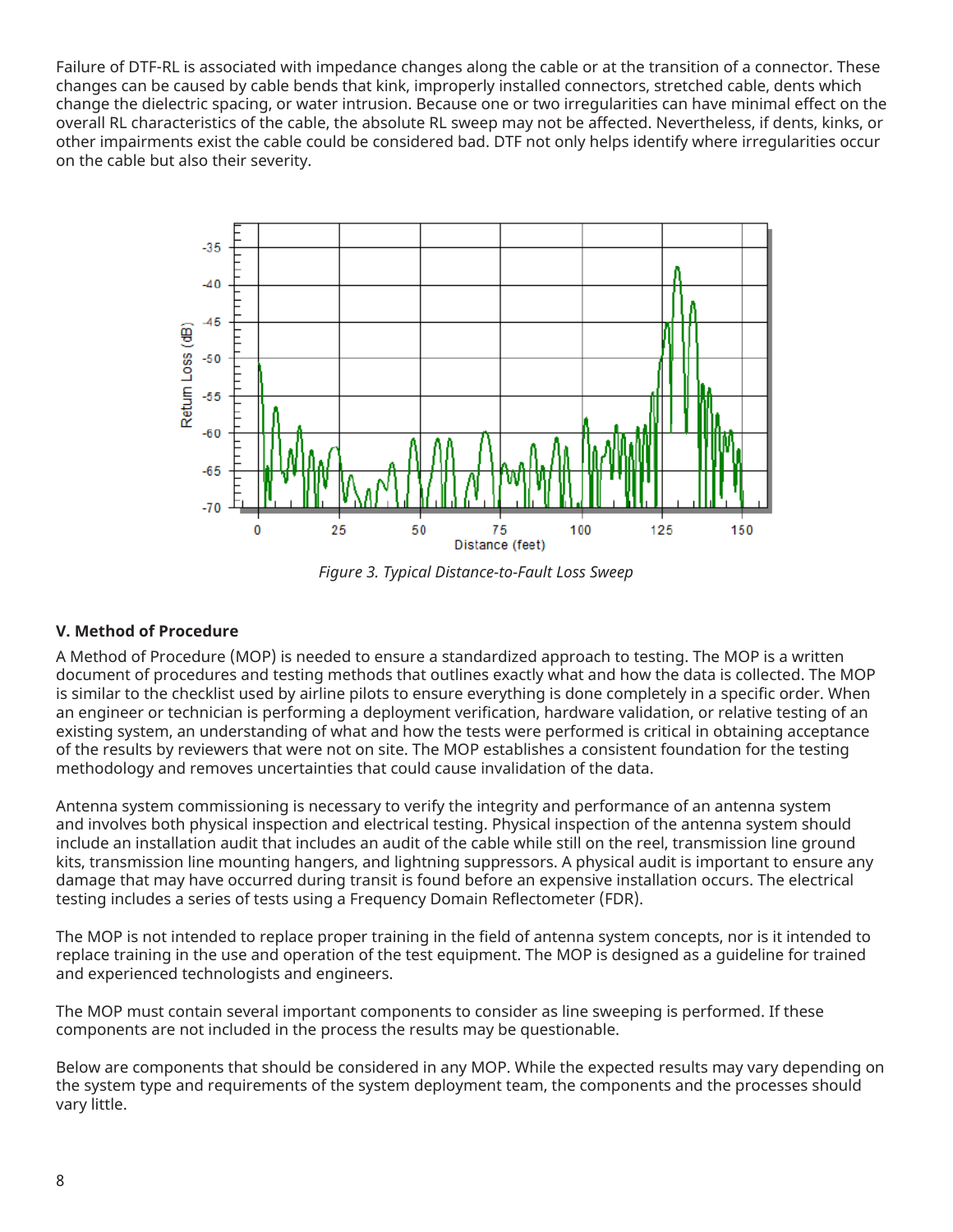## *1) Data Collection and Documentation*

Before antenna and line commissioning or testing is started, it is necessary to have the electrical specifications for all the RF network components.

The system designer should supply this information or make it available before the MOP is begun. This site-specific information establishes the expectation and allows rapid comparison of the collected data. This data is also needed to program the test equipment to ensure it knows the cable type and characteristics. Drawings also allow the person performing the test to fully understand the components included in the network which will assist in understanding and interpreting the results.

The electrical specifications needed are:

- Antenna frequency range and return loss specifications
- Jumper cable type, velocity factor, insertion loss, and return loss
- Transmission line type, velocity factor, insertion loss, and return loss
- Lightening suppressor frequency range, insertion loss, and return loss
- RF connector type, insertion loss, and return loss
- Expected transmission line system insertion loss

#### *2) Analyzer and Test Requirements*

The analyzer used in the field is considered laboratory-grade equipment, and must be treated and used accordingly. Proper setup and configuration of the analyzer is critical for meaningful and accurate measurements. Below is a list of the analyzer and test configuration requirements:

- Analyzer should be loaded with the most current firmware
- Analyzer must be in known good working order and serviced at the factory as recommended by the manufacturer
- Precision load must be in known good working order



The precision load is a very delicate piece of equipment and must be treated with care. If the precision load is dropped from any height it should not be used again on projects until its proper operation is verified by the manufactuer.

- Analyzer must be calibrated at the ambient temperature in which it will be operated.
- Analyzer must be re-calibrated whenever its temperature changes significantly, or when the analyzer display indicates that the calibration is no longer valid due to temperature change.
- Analyzer must be re-calibrated whenever the setup frequency changes.
- Analyzer must be re-calibrated whenever the test port extension cable is added, removed, or replaced.
- Analyzer must be re-calibrated if it has been turned off for any significant length of time.
- Analyzer must be re-calibrated anytime "noise" or "picket fencing" appears at the bottom of the display during a distance-to-fault measurement (down around -50dB).
- The calibration results and precision load should be tested by performing a return loss test on the load after calibration. A return loss of -42dB or better should be obtained from the precision load.
- Analyzer resolution should be set to maximum for the highest quality and most accurate printouts.
- When using a load, only a precision load shall be used.
- Adapters should be avoided whenever possible. If adapters are needed, only precision adapters shall be used.
- If an extension cable is needed, only a phase stable cable shall be used.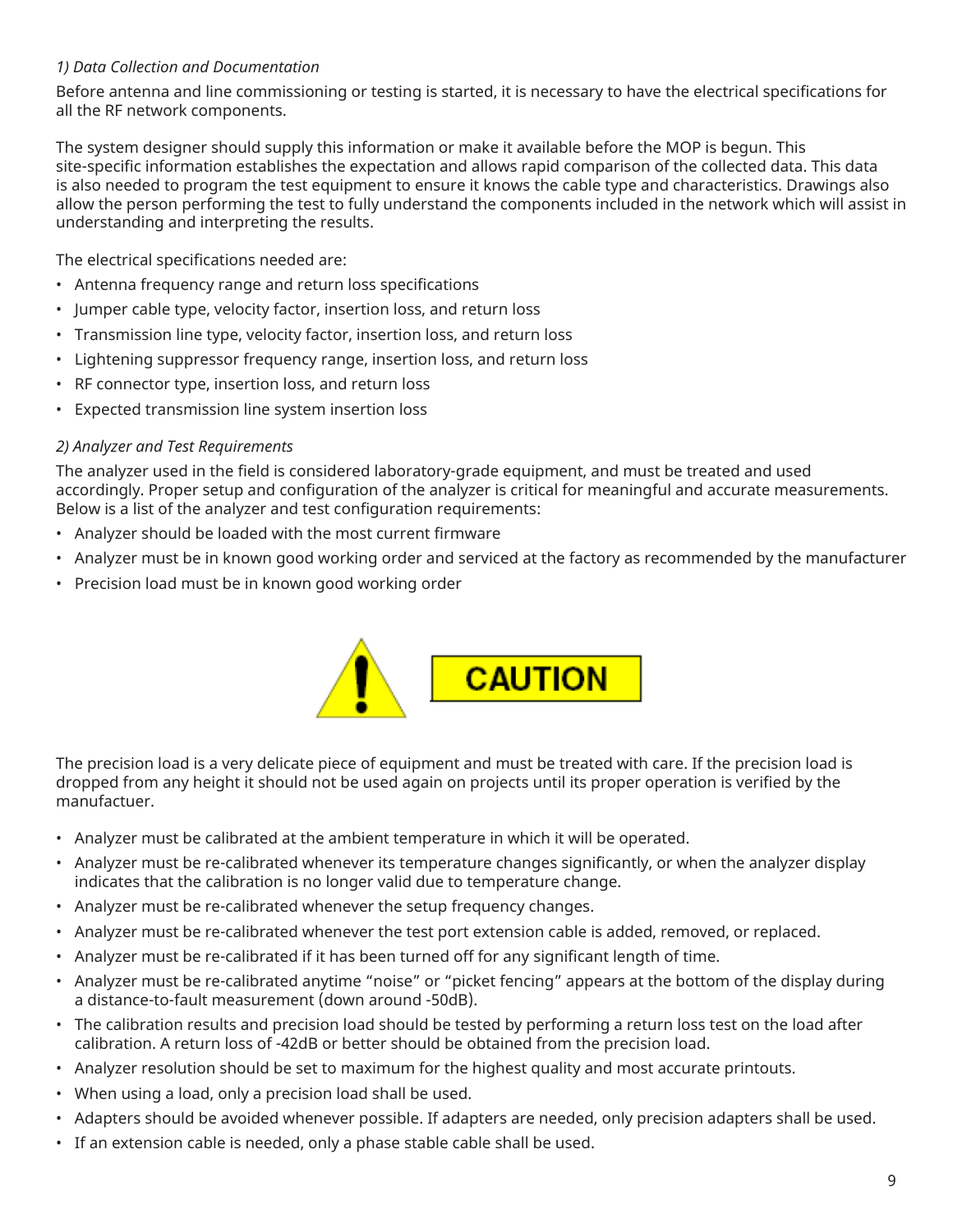Never use your primary calibration standard on the tower or at the remote end for absolute testing. Keep your calibration standard in a controlled environment to ensure integrity.

#### *3) Testing Documentation*

When antenna system commissioning is performed, it is necessary that all tests are properly documented for use in the system manual and for future antenna system testing and/or troubleshooting. All relative testing accuracy will depend on the quality and the attention to detail used in the commissioning documentation.

The results of the MOP tests should be readily available in the system manual as a viewable file, such as \*.pdf or \*.wmf formats. To allow side-by-side comparison of relative data, the raw data files should also be available. To coordinate use, all traces should contain common information and be taken in similar formats.

As a minimum, all software traces should identify the following:

- Site name
- Clear identification of Antenna system tested (e.g., TX 1, TX 2, TX North leg, RX, Blue, Red, etc.)
- Test type (e.g., Return Loss, Insertion Loss, or Distance-to-Fault)
- Test details (e.g., with jumper, terminated with precision load, terminated with open/short or terminated with antenna)

#### *4) Standardized Tests to Perform*

A list of all tests that should be performed is critical in ensuring complete and thorough testing. These tests will involve both relative testing and absolute testing. While the procedure for performing these tests is very important, it is beyond the scope of this paper to present. Each MOP developed should outline exactly how and any special considerations to be used in performing the tests. Standardized testing must be preceded with visual inspection of the cable and reel to identify any shipping or other damage that may have occurred.

Tests that should be considered a part of the MOP are:

- Jumper Insertion Loss and Return All jumpers should be tested and verified before installation. (Absolute Test)
- Antenna Testing Each antenna should be tested on the ground before installing. When testing an antenna, the location should not be near metallic materials and needs to be above the ground as much as possible. If using a directional antenna, the antenna shall be pointed vertically and/or away from possible sources of RF energy. (Relative Test)
- Verify End of the Antenna System This test involves performing a DTF using precision terminations (open or short) and is the absolute verification of the cable that can be compared with the manufacturer specifications. This test verifies that cable supplied is the length specified and that the end of the cable is actually visible on the sweep. This test may involve installing test connectors on a reel of cable. (Absolute Test)
- Antenna System Insertion Loss (Cable Loss) This test is used to measure and validate the insertion loss of the entire antenna system (i.e., main transmission line, jumpers, and lightning suppressor) with a calibrated open or short. The results of this test can be compared with the design engineer's theoretical expectations. (Absolute Test)
- Transmission Line Distance-to-Fault While Terminated with Antenna Jumper and Precision Load This test is similar to the "Verify End of the Antenna System" test with the exception that this test is performed after installation and will show installation errors. (Absolute Test)
- Transmission Line Return Loss While Terminated with Antenna Jumper and Precision Load Final RL test after installation. This validates the RF network match. This test will be used as the foundation for operational validation. (Absolute Test)
- Complete Antenna System Return Loss Similar to the Absolute Test of Return Loss, except this test is performed with the actual antenna connected. This test will be used to validate changes in the antenna system over time without the need for a tower climb. (Relative Test)
- Complete Antenna System Distance-to-Fault Similar to the Verify End of Antenna System, except the final antenna is used for termination. This test will be used to validate changes in the antenna system over time without the need for a tower climb. (Relative Test)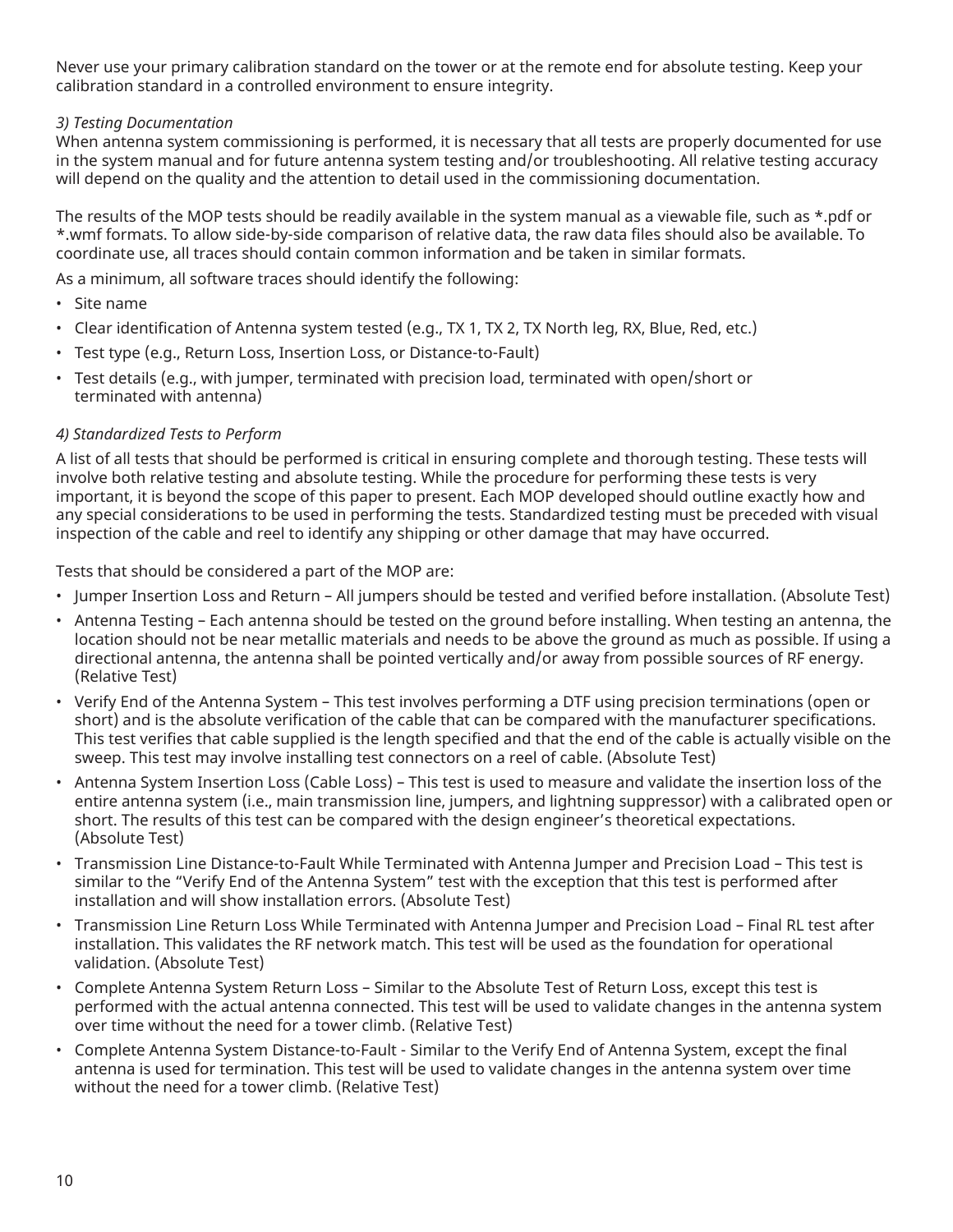#### **VI. EXAMPLE CASE STUDIES**

To fully understand the mistakes and uncertainties that can exist, three case studies are presented that demonstrate how the lack of discipline in testing and evaluation produced significant miscommunication and mistakes. These case studies will also demonstrate how organized testing can eliminate problems before installation. These case studies point to the logic of a standardized MOP, in order to control data collection and evaluation.

#### *1) Case Study Number 1*

The first case study is an actual city-wide public safety project that experienced significant delays and unnecessary complexity. The customer wanted to reuse their existing cables and connectors on a new communication system. While it was strongly recommended that new cable and connectors be used because of the age of the existing cables, the customer was adamant concerning the reuse of the old cable. The customer hired an independent "line sweeping consultant(s)" and used a contractor's staff members to conduct line sweeps. Because of the non-standard tests performed and lack of understanding of the testing conditions, the results were not readily accepted. Debate over what the data showed occurred over the next three month between the project team, the feed line manufacturer, two test equipment manufacturers, multiple line sweeping experts, and others with line sweeping experience and expertise. This debate and review by experts could not produce agreeable results.

Four major points resulted in the data not being acceptable or useable:

- Documentation was poor or non-existent for most sites
- Procedures used were sloppy and were not standardized (a MOP was not followed)
- The test equipment used was older and not in verifiable condition
- Calibration certification of terminations was not available.

The results of the sweeps produced evidence of cables that did not meet manufacturer specifications.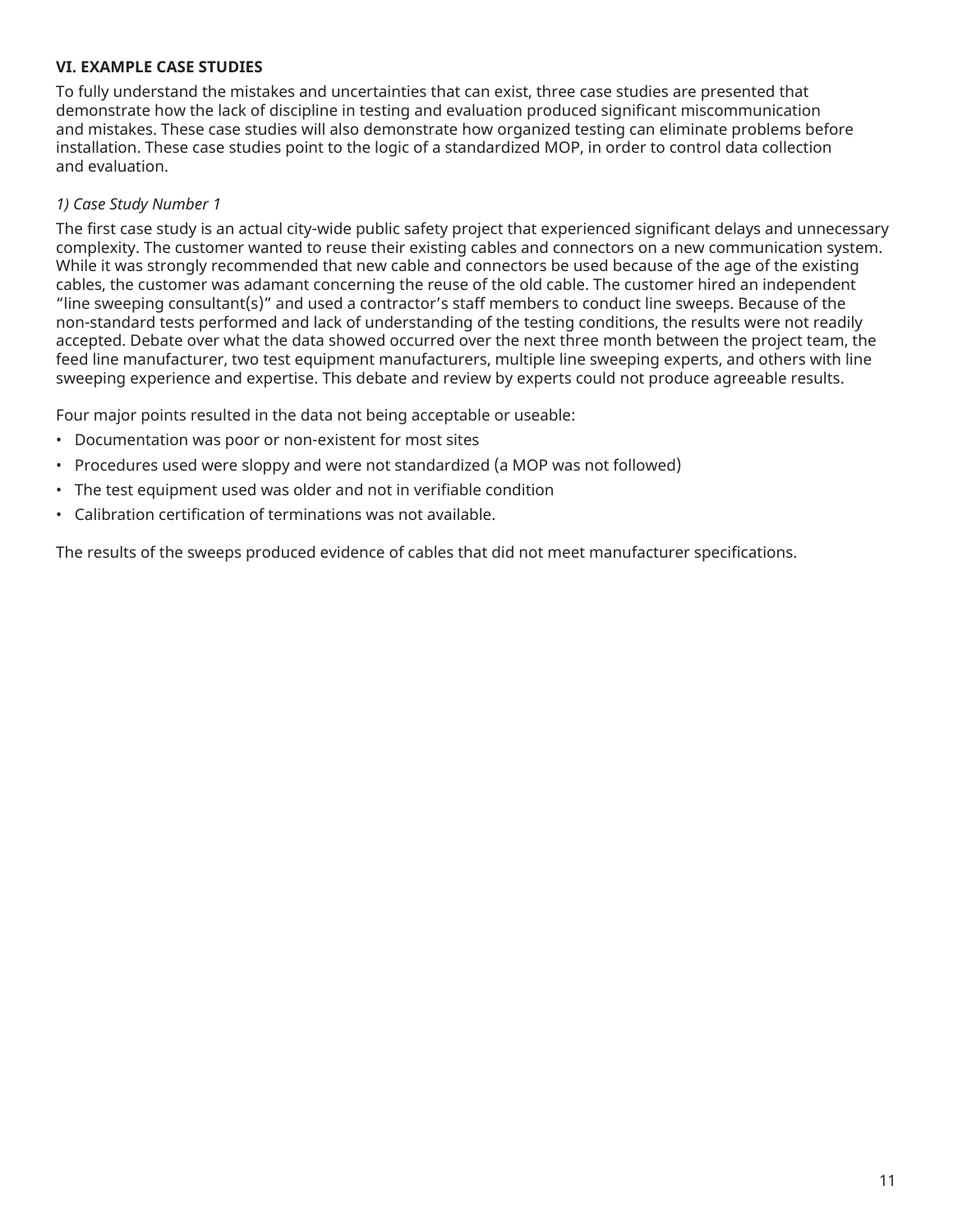

*Figure 4. Questionable DTF Sweep*

For one specific DTF sweep, the sweep showed several spikes that were questionable (Figure 4). Depending on the threshold used for acceptability, the line could be considered bad. Nevertheless, there are issues indicated on the cable. Following absolute testing procedures would have provided conclusive non-controversial data to evaluate the quality of the cable.

After considerable debate over the quality and condition of the line, an inspection was conducted. One of the spikes of questionable quality occurred at 74 feet (-40 dB). The tower crew was asked to return to the site to verify what was at the physical location. The physical inspection revealed incorrect cable clamps (Figure 5) that did not provide uniform pressure to the cable.



*Figure 5. Improper Cable Clamps*

Case Study Number 1 Conclusion: Proper documentation and following an acceptable MOP would have made a significant difference in the outcome of this discussion. As recommended elsewhere in this document, a systematic approach to sweeping the lines and determining the health of the system requires all the tests to be executed properly. In this instance, it was found that the testing was not complete; the system contained nearly 30% of feed lines that should have been condemned and replaced, but were instead left in place potentially compromising coverage and reliability. Many of the feed lines showed signs of water intrusion and corrosion at the connectors, problems not seen or noted by the crew conducting the testing.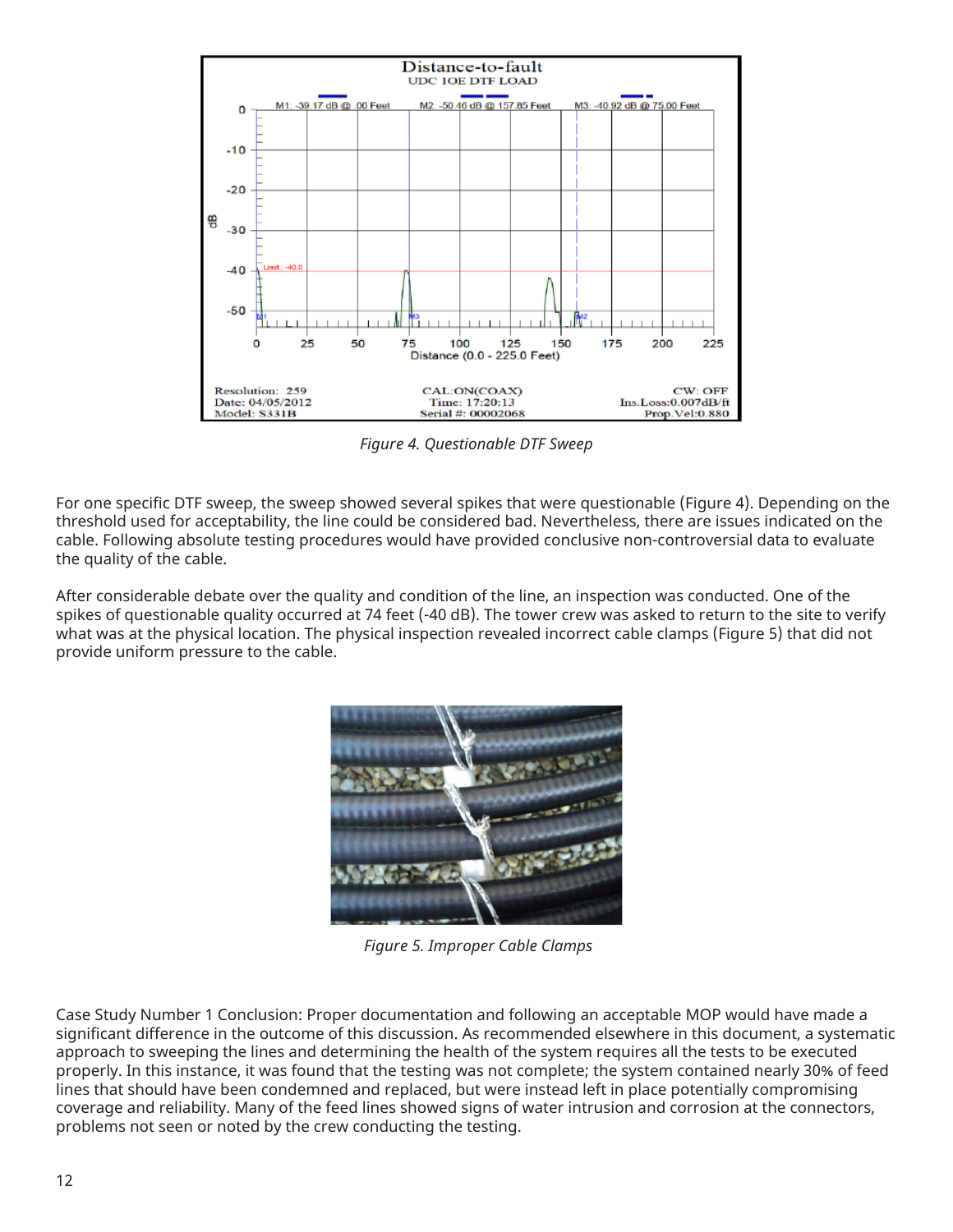#### *2) Case Study Number 2*

After the receipt of a new reel of cable, a project team performed absolute line sweeping tests on the cable following the certified MOP tests. Performing these tests while still on the ground and not installed is a very good procedure. This testing identifies "As Received" before installation and can prevent installing bad cable. The test identified an issue with the cable. In this case, the team jumped to the conclusion that the cable had manufactured defects. Testing of the reel showed a good RL sweep (Figure 6) but a questionable DTF sweep (Figure 7).



*Figure 7. Questionable DTF Sweep*

The cable was returned to the manufacturer for testing and analysis. The manufacturer compared the quality data on the bulk reel before it left the manufacturing facility with the returned cable. The bulk reel is a large 10,000 foot reel that is used to supply cable of different lengths from a cutting process. This cutting process may be done by distributors or by the manufacturer. The cable did exhibit a DTF spike greater than -40 db as found by the field team. Visual examination of the cable shows a large dent in the cable (Figure 8).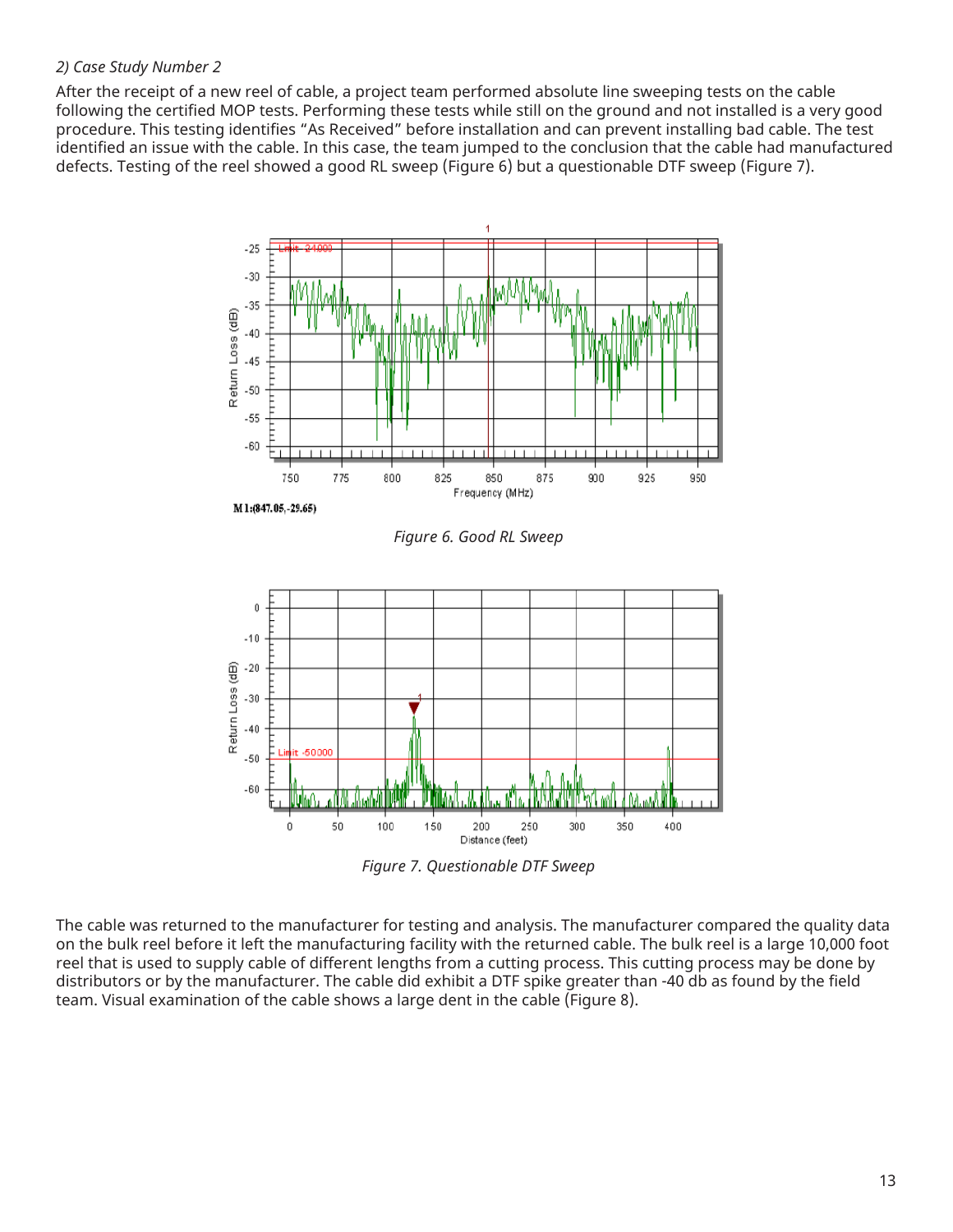

*Figure 8. Dented Cable*

The dented area was removed and the cable retested. The DTF sweep was performed again and the cable tested to better than -50 dBm. The jacket was removed from damaged area to expose a dent in the cable (Figure 9).



*Figure 9. Cable Damage*

Case Study Number 2 Conclusions: The dent in the cable was the cause of the DTF spike greater then -40dB. The dent was not caused during manufacturing as the cable would not fit through the jacket extrusion die with the deformity. In addition, the bulk cable passed DTF testing. While the exact cause of the dent and defect was unknown, it was anticipated to be transportation damage. The dent was on the outside layer of the cable reel and thus could have been found with visual inspection. This case study demonstrates the importance of inspecting cable and performing line sweeping tests prior to installation.

#### *3) Case Study Number 3*

After the receipt of a new reel of cable, a project team performed absolute line sweeping tests following the certified MOP test procedure. While the tested roll of cable exhibited a good RL sweep (Figure 10) it had a bad DTF spike of -28 dB (Figure 11) at the 148 foot point on the cable.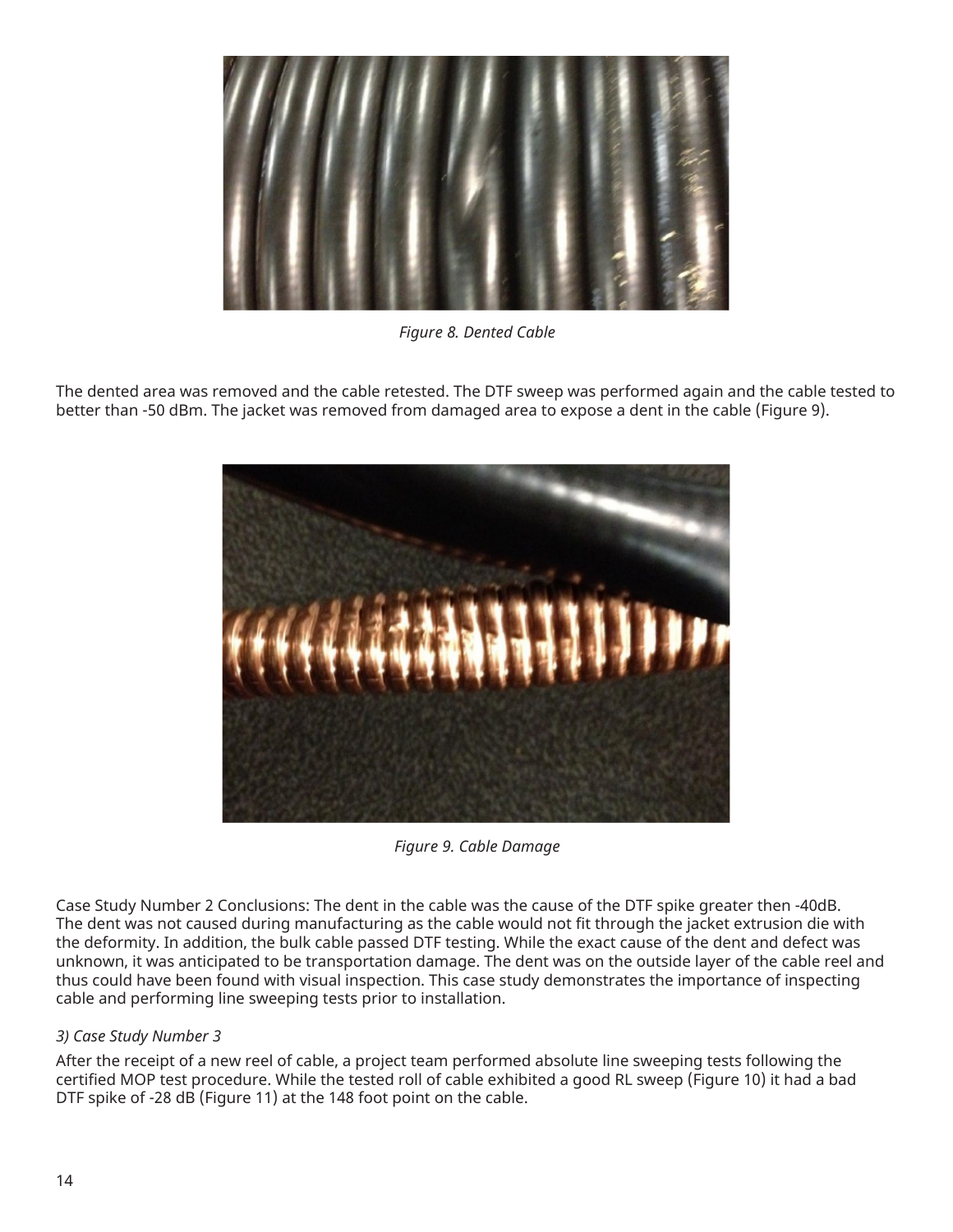

*Figure 10. Good RL Sweep*



*Figure 11. Bad DTF Sweep*

The reel of cable was returned to the manufacturer for evaluation. Manufacturer evaluation validated the DTF spike seen in the field but showed the bulk reel had no deformities when it was shipped. The cable was unwound from the cable reel and the point of failure identified. The area was cut out and the reel was re-tested. After the area was extracted, the cable performance was better than -50 dB which compared with the bulk reel performance. When the damaged area was examined it was found to be stretched (Figure 12). Since the damage was found before it was installed, the damage was believed to be caused between the manufacturer facility and delivery to the field. Stretching of the cable is a possible defect in cutting cable. Cable is distributed in very large quantities and cut to length. Cutting involves unrolling the cable from the bulk reel and re-spooling it for shipment. This re-spooling process can cause stretching if the tension is incorrect. This is the probable cause of this cable distortion.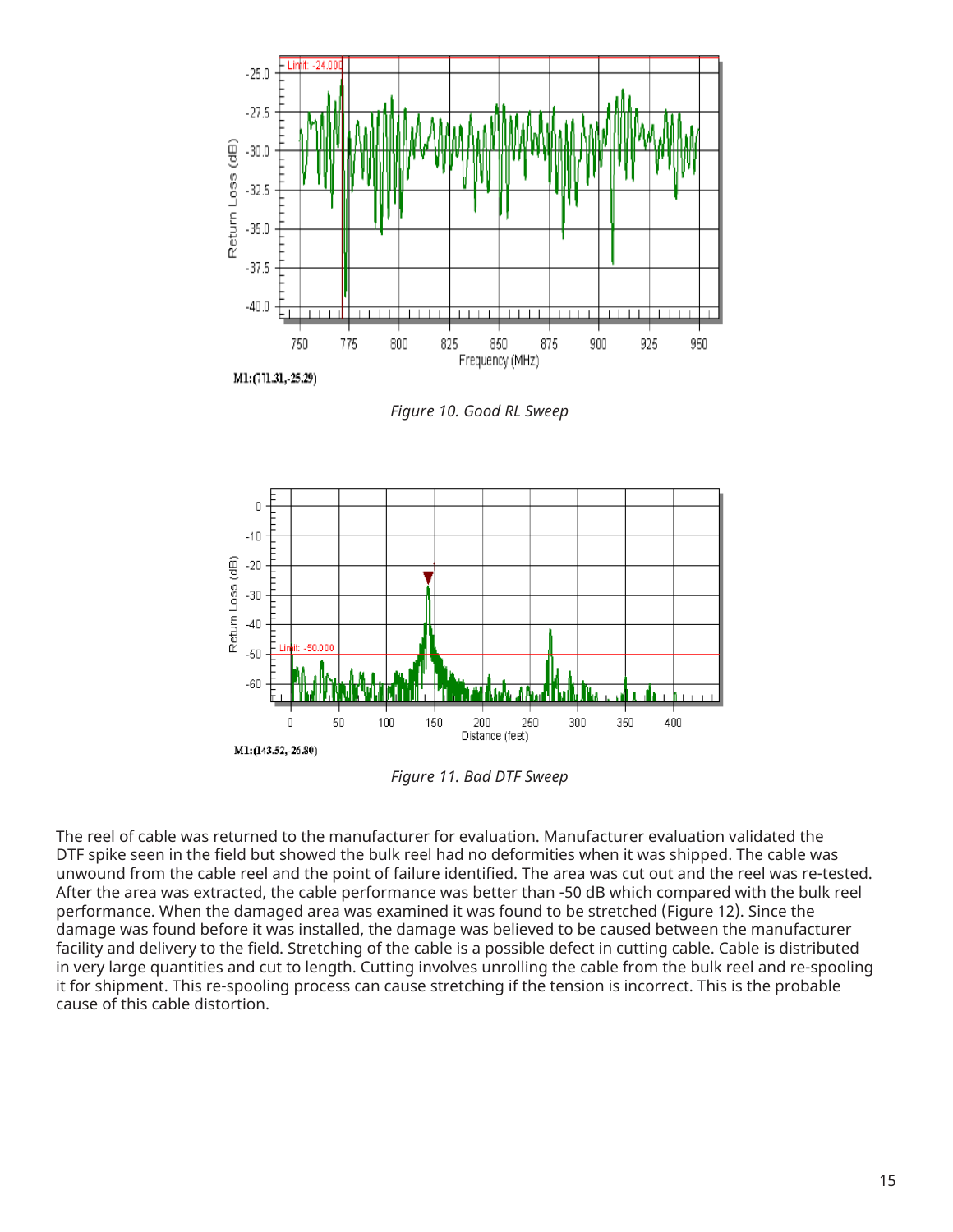

*Figure 12. Bad DTF Sweep*

Case Study Number 3 Conclusion: The stretched cable (corrugation deformation) caused a DTF spike greater than -50dB. The stretch point in the cable was at 148 ft. While this can occur during cable manufacturing (start up), the bulk length spool did not show this DTF spike and the defect was determined not to be manufacturing related. The cut-off length was supplied by a distributor who purchases bulk cable and then cuts it down to custom lengths to fulfill orders from customers. Although the distributor's facility was not inspected, they did have cable processing capability and it was possible that the cable was stretched during cable processing (cutting for customer order).

#### **VII. Conclusion**

All of the preceding case studies support the premise as set out in this position paper — line sweeping executed using current FDRs is a valid test of feed line and component viability. When properly executed and the results are properly and thoroughly documented, line sweeping using a combination of all three tests (RL, IL, and DTF) are important in determining the reliability of feed line systems. These tests will determine if coverage predictions can and will be met. Distance To Fault (DTF), Frequency Match Return Loss sweeps, and Insertion or Cable Loss sweeps all form a valuable set of field tests usable at site commissioning to show that the system, as installed, will meet design specification, and further are reliable techniques for determining system health and finding faults later in the life time of the system under test.

#### **VIII. CONSENSUS RECOMMENDATIONS**

Consistency relies on data collected by different parties being usable with confidence by others. To collect consistent data, discipline must be used and standardized procedures must be followed. Below are several important considerations the industry must consider and followed to ensure useable and correlatable data.

- Before beginning any tests have a good MOP and follow it carefully. The MOP ensures the tests are performed correctly and completely. Don't cut corners.
- Formal training in the proper use of test equipment is critical to ensure measurements are performed reliably and consistently.
- Maintain all test equipment and calibration standards with the respect they deserve.
- Calibration of the test equipment and all calibration standards is critical for reliable and consistent results.
- Perform physical inspections and absolute testing on new cables as they arrive. Don't assume the cable is intact.
- Always keep in mind that measurement data from any test is only as good as the precision and diligence used to perform the test.

Measurement results can only be objectively evaluated when the results are documented in a professional manner. Evaluation relies on having confidence in the data presented. Accurate and consistent record keeping provides a foundation upon which your team can have confidence in the data.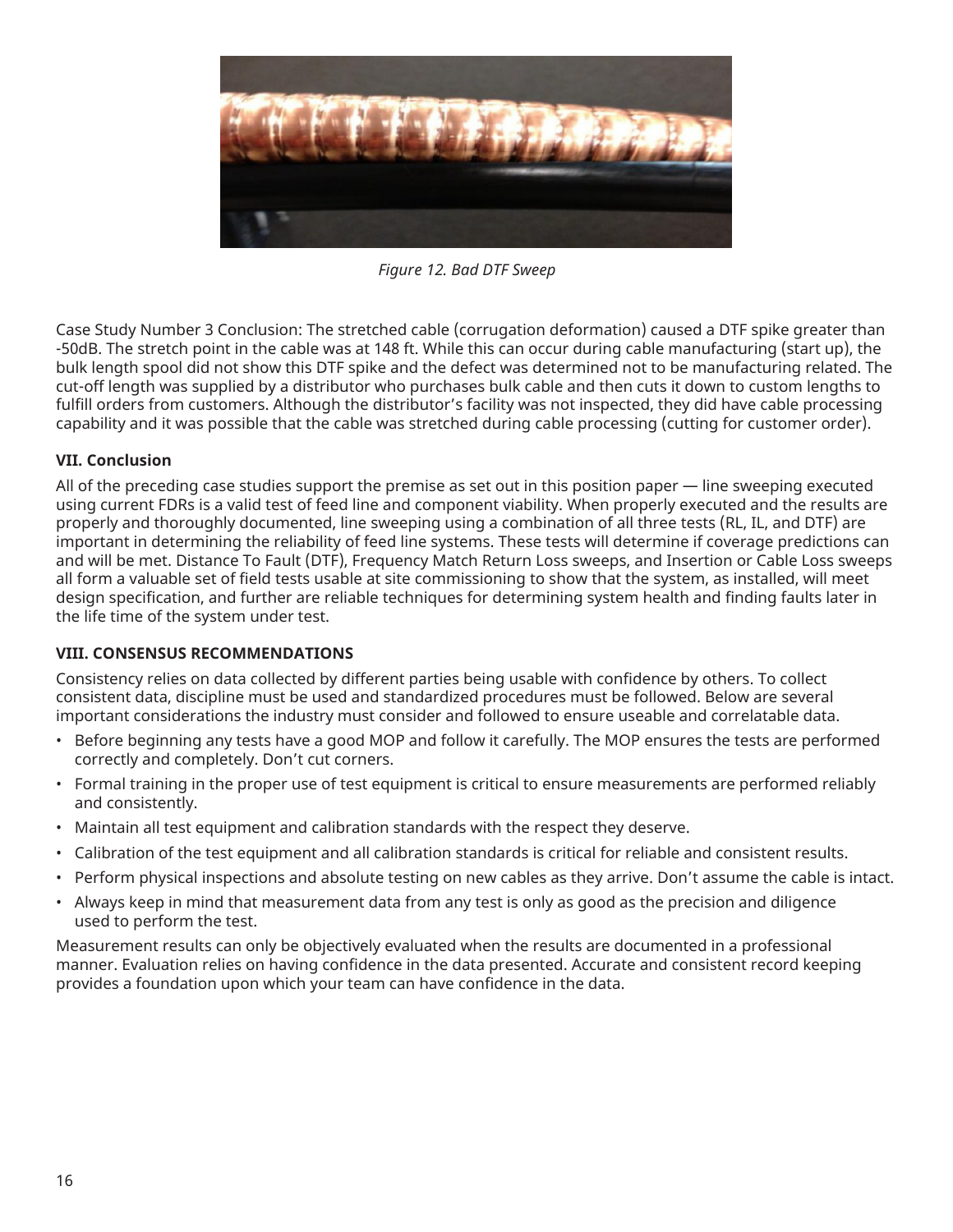## **Appendix**

List of manufacturers participating in the Line Sweeping workshop.

Below is a list of manufacturers that participated in the two day workshop to discuss all aspects of sweeping RF networks and what is required for reliable and consistent results. These manufacturers worked diligently to produce this consensus document of understanding.

Bryan Corley - Principal Staff Engineer – Motorola Solutions Inc. Don Huston - Strategic Account Mgr – Bird Technologies Mike Schaefer - Product Line Manager – CommScope HELIAX® Products David Witkowski - Senior Product Manager – Anritsu Company